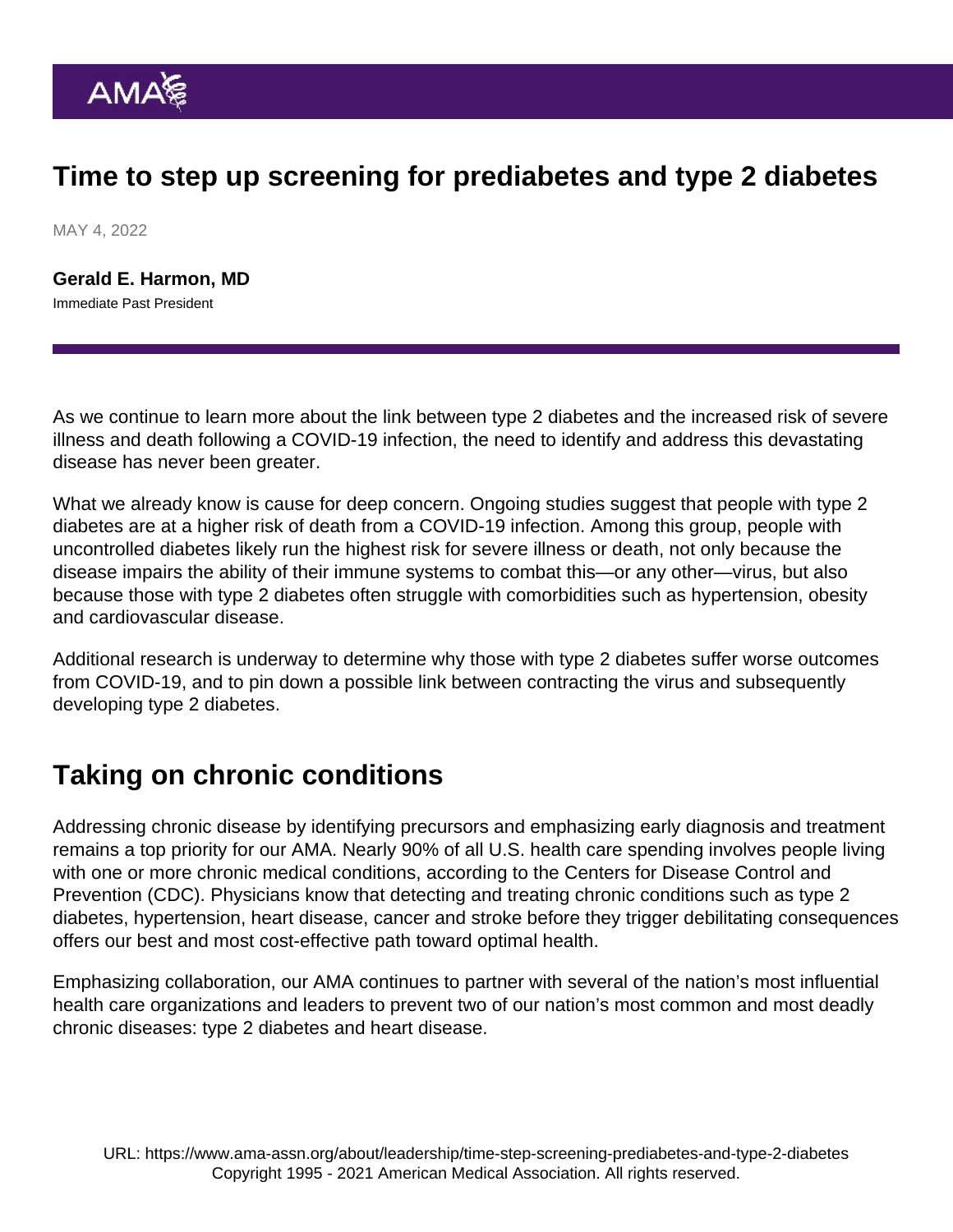These initiatives are producing positive results. For example, the ongoing ["Do I Have Prediabetes?"](https://doihaveprediabetes.org/) [campaign](https://doihaveprediabetes.org/) launched in 2016 with the CDC and the Ad Council has prompted nearly 4 million people to learn their status through online risk assessment and risk test videos.

Additionally, since the AMA and American Heart Association (AHA) launched [Target: BP™,](http://www.targetbp.org) designed to reduce the number of adult patients with uncontrolled hypertension, more than 2,600 health care organizations have joined the movement to make heart health a priority—sharing a common goal to improve health outcomes associated with heart disease.

And "[Release the Pressure](https://releasethepressure.org/)," our collaboration with the AHA, the National Medical Association and others that was launched in 2020 with a special focus on reaching Black women, has convinced more than 55,000 adults to pledge action protecting heart health.

Diabetes is devastating. About one in 10 Americans has diabetes, the majority of whom have type 2 diabetes, and about 20% are unaware of that fact. Even more troubling, more than one in three adults in our nation has prediabetes—and more than 80% of them do not know it. Add the potential risk of COVID-19 infection to this situation, and it is starkly evident that screening for prediabetes and type 2 diabetes is more important than ever, especially for patients 35 to 70 with overweight or obesity.

#### Impact on people of color

Health inequities play a huge role as well. Studies have thoroughly demonstrated that diabetes is more prevalent in Black and Latinx populations, and that a lack of access to quality care results in poorer rates of control in these communities and also higher rates of complications, including chronic kidney disease, amputations and blindness.

Physicians can help through greater consideration of screening patients from groups that have experienced a higher prevalence of diabetes, including those of Asian American, Native American, Black, Hispanic or Pacific Islander background.

## Preventing progression

Given the powerful role that lifestyle changes such as a healthier diet, weight loss and more physical activity can play, a prediabetes diagnosis does not mean that the onset of type 2 diabetes is inevitable. The AMA's [diabetes prevention guide](https://www.amapreventdiabetes.org/) offers a wealth of resources to implement a teambased approach to identify prediabetes and managing the risk of disease progression. And the Diabetes Prevention Program from [First Mile Care](https://firstmilecare.com/), a Health2047 spinoff, provides coaching, support and other resources enabling people to live longer and healthier lives.